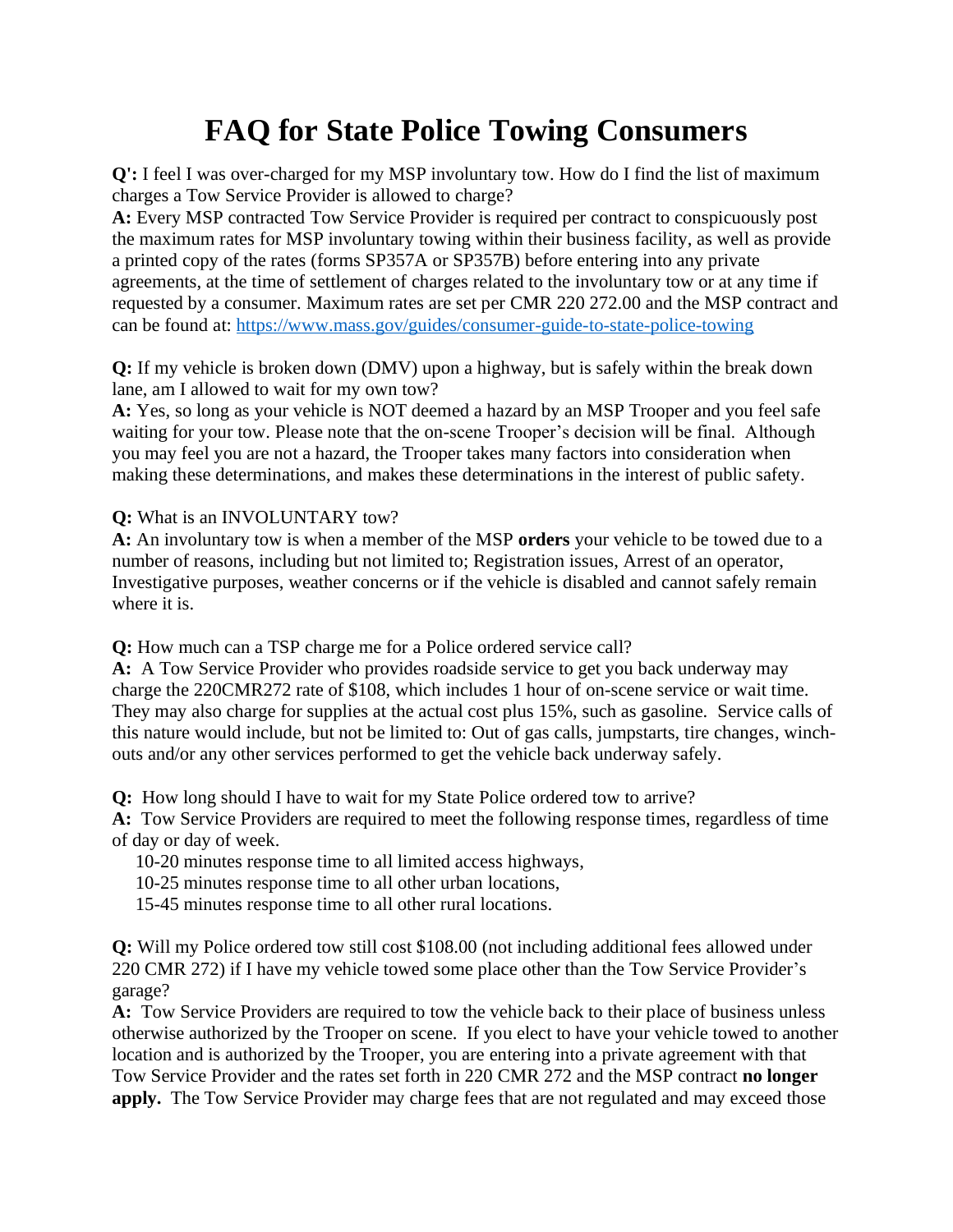listed in 220 CMR 272. However, prior to entering into these private agreements the Tow Service Provider is required to provide you a copy of your consumer rights. The MSP approved copy of these rights is either the SP357A (non-commercial) or SP357B (commercial) and may be found at [www.mass.gov/state-police-towing.](http://www.mass.gov/state-police-towing)

**Q.** Where will the State police contracted tow company tow my vehicle?

**A.** The vehicle will be towed to the State Police contracted company's storage yard, unless otherwise authorized by the Trooper on scene.

**Q.** How do I find out where my vehicle has been towed by a State Police contracted tow company?

**A.** If you are not provided a business card by the company that towed your vehicle, you can call the barracks that covers the area where the vehicle was towed from.

**Q.** What is the maximum charge per day for normal storage of my car or light truck? **A.** \$35.00 per 24-hour period per Massachusetts General Laws. Indoor storage and storage of Commercial Vehicles will be subject to individual contractual terms.

**Q**. When does the 24-hour period start for storage?

**A**. This is not a calendar day fee. The 24-hour period begins when the vehicle arrives at the storage location.

**Q.** How do I determine if my vehicle is a Category I or a Category II for billing purposes? **A.** A Category I vehicle is any vehicle with a Gross Vehicle Weight Rating of 10,000 pounds or less. This would include passenger cars and light duty trucks. A Category II vehicle is any vehicle with a Gross Vehicle Weight Rating of 10,001 pounds or more. This would include larger Commercial vehicles such as box trucks and Tractor Trailers. If your vehicle is registered in Massachusetts, you may check your registration to determine the Gross Vehicle Weight Rating.

**Q:** If my vehicle is towed, how do I and my passengers get off the highway?

**A:** The Safety of you and your passengers are paramount to not only the Massachusetts State Police but also to our contracted Tow Company providers. Tow service providers are required to transport occupants to a safe location, whether that be their own facilities or another reasonable alternative. Should the number of occupants exceed the capability of the Tow Service Provider to provide adequate transportation, the Trooper on scene will make other accommodations for you.

**Q:** While commuting to work on the MA PIKE in the Weston/Waltham area I got a flat tire. When I pulled into the breakdown lane and activated my emergency lights a van with yellow police style lights pulled up behind me. The van said MAPFRE and the man said he worked with the State Police and could assist. Once he fixed my tire he did not charge me and drove away. What tow service is this?

**A:** The Massachusetts Department of Transportation Highway Division (MassDOT) is available to offset and assist our Tow Service Providers with their Emergency Services Programs. This service is sponsored by MAPFRE with a team of forty-five (45) vehicles